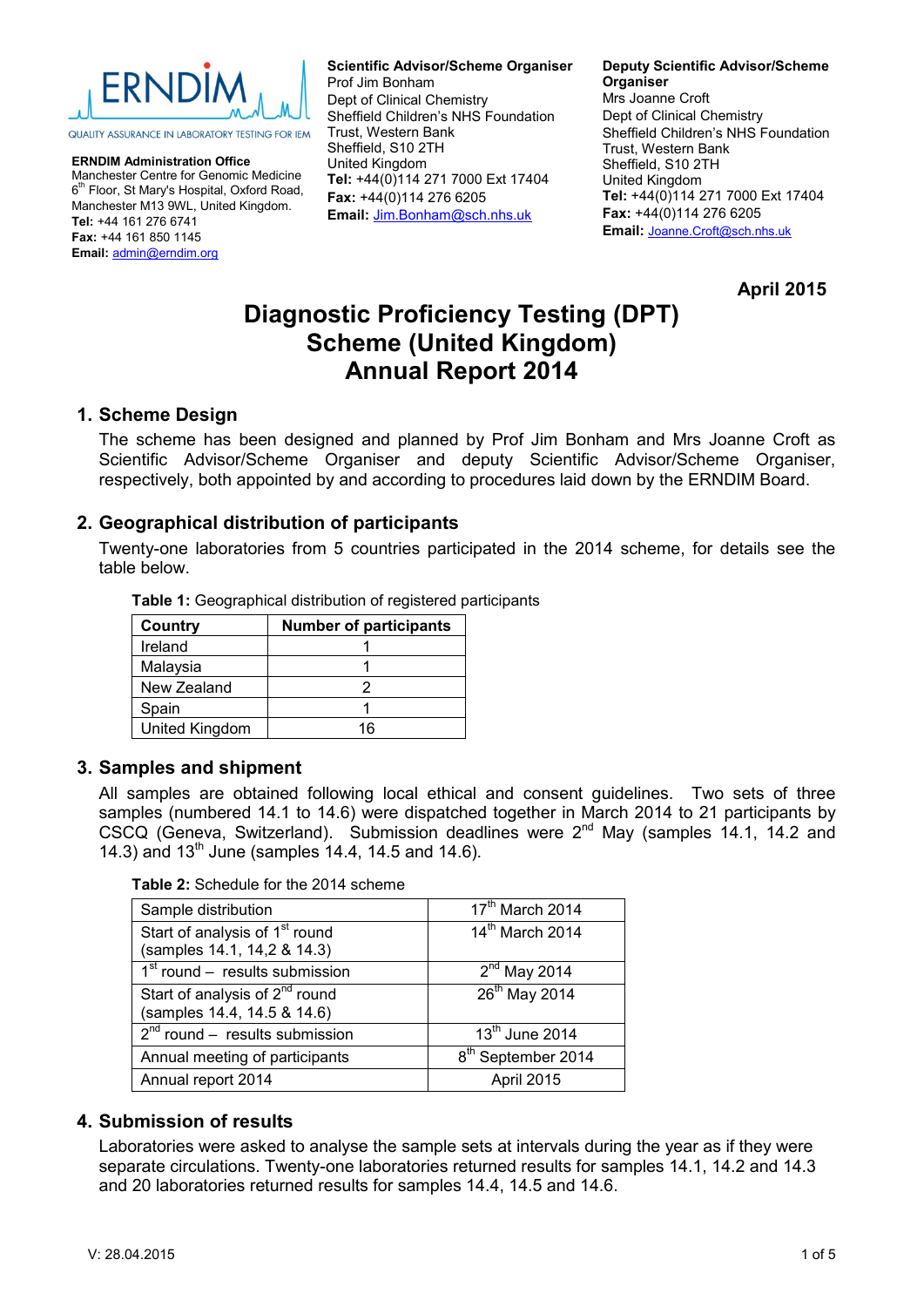

All submitted results are treated as confidential information and are only shared with ERNDIM approved persons for the purposes of evaluation and reporting.

## **5. Samples**

#### *Patient 14.1*

Clinical details provided: 'Neonate. 'Blue' episodes. ? septic. ? cause'.

## **Increased pyroglutamate was found on organic acid analysis. Mutation analysis has been performed and this patient has been shown to have 5-Oxoprolinase deficiency.**

**Findings**

19/21 participants identified increased pyroglutamic acid on organic acid analysis.

**Conclusions**

All the laboratories that identified pyroglutamic acid identified this as a case of Pyroglutamic Aciduria. Most gave Oxoprolinase as either the diagnosis or alternative diagnosis and received 2 marks for interpretation. Those who only gave Glutathione synthetase or secondary Pyroglutamic Aciduira due to drugs e.g. paracetamol, as the possible diagnosis received 1 mark.

**Further Investigations**

Recommendations to follow up with a repeat urine and enzymatic and genetic testing are appropriate.

**Comment**

Proficiency for this sample was good with only 1 laboratory receiving 0 marks.

## *Patient 14.2*

Clinical details provided: 'spasticity and mental retardation. On treatment'

#### **This sample was obtained from a patient with Lesch Nyhan syndrome on Allopurinol treatment.**

**Findings**

Purine analysis is performed by few laboratories. Those who did do purine analysis scored better. Many labs measured uric acid (15/21), with 9/15 deeming the concentration to be significant. There appears to be a discrepancy with the units used for reporting the uric acid concentration to the website (range was 1.0 – 1480).

Laboratories who stated that they would send the sample away for purine analysis based on the increased uric acid concentration received full analytical marks.

**Conclusions**

Many of those labs who identified this patient as having Lesch Nyhan syndrome stated that the patient is on allopurinol.

**Further investigations**

Recommendations provided varied according to whether the diagnosis of Lesch Nyhan syndrome was reached or not. Many recommended plasma urate and follow up purine/pyrimidine analysis if not already done.

**Comment**

This sample had relatively poor participant performance with 10 laboratories scoring 0 marks. However, those that did do purine analysis all scored 4 marks (9 labs).

**Please note – following the Scientific Advisory Board (SAB) meeting in March 2015, due to the poor proficiency for this sample, this will be considered as educational and therefore not be scored.** 

#### *Patient 14.3*

Clinical details provided: 'Hypotonia and seizures'

**This sample was obtained from a patient with proven Fumarase deficiency.**

**Findings**

All laboratories successfully identified increased excretion of fumarate in this urine sample.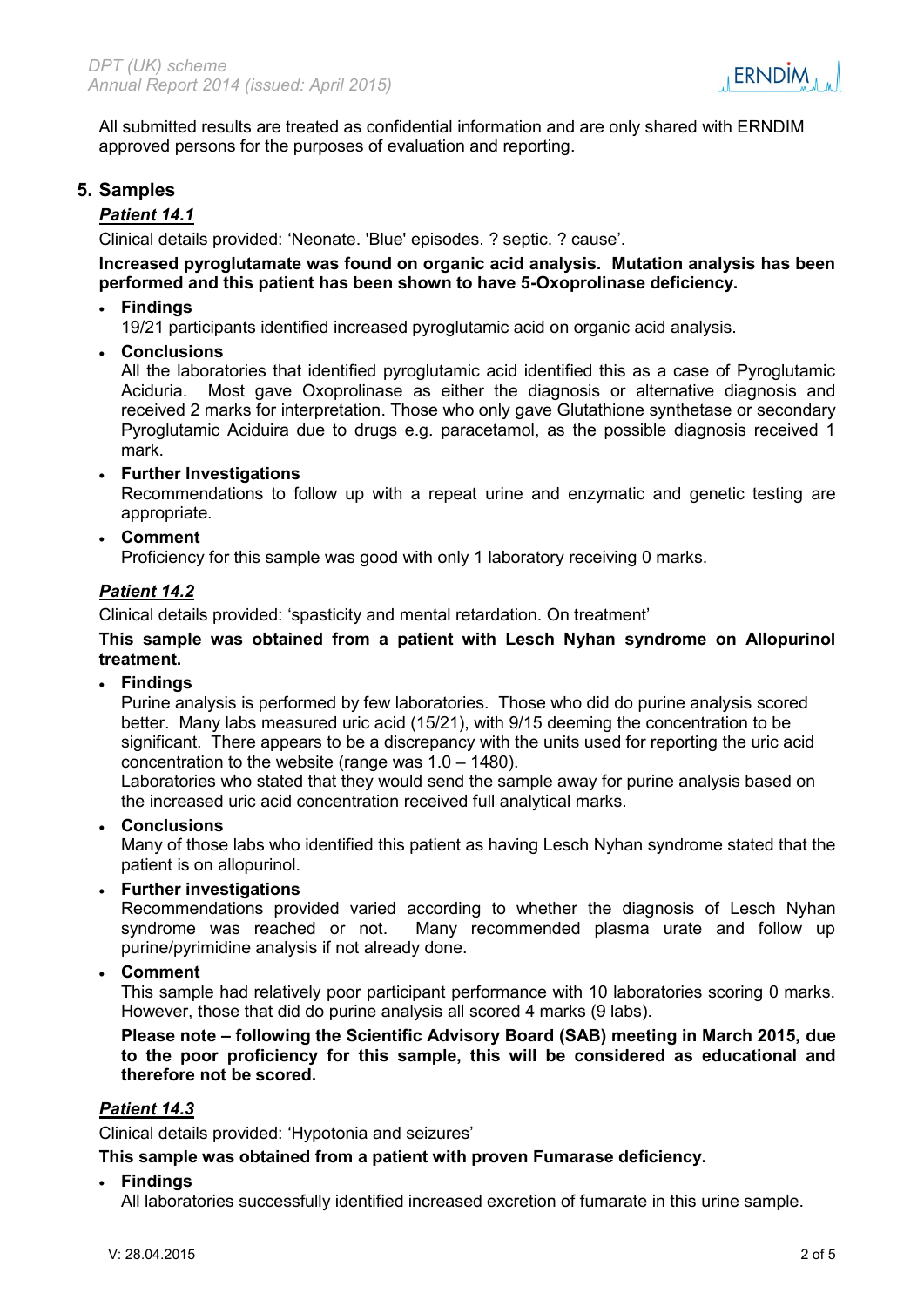

### **Conclusions**

Most laboratories considered the diagnosis to be Fumarase deficiency. One laboratory did not mention Fumarase deficiency and one considered fumarase deficiency but decided that the presence of a malate peak went against this diagnosis.

## *Patient 14.4*

Clinical details provided: 'Behavioural problems. Developmental regression'

#### **This sample is from a healthy 11 year old.**

#### **Findings**

Most laboratories did not detect any significant abnormality on this sample. However, a few did measure a low urate concentration (n=6) and made recommendations based on this finding.

#### **Conclusions**

Most laboratories reported this as having no significant abnormality. Many suggested further testing strategies. One lab gave a diagnosis of purine nucleoside phosphorylase deficiency based on the low urate concentration and another a diagnosis of MPS Type 3 based on a terrace amount of heparin sulphate by GAG 1D electrophoresis.

#### **Further investigations**

Recommendations ranges from 'no further follow up required' to quite extensive lists of further testing to be carried out (e.g. NCL testing, plasma amino acids, CSF amino acids, copper, lead, mercury, MRI brain, VLCFAs, white cell enzymes, neurogenetic conditions). Perhaps because this is a QA sample we are more reluctant to say it is 'normal'.

**Comment**

Overall this sample was analysed and reported successfully by the majority of participants.

## *Patient 14.5*

Clinical details provided: 'Metabolic Acidosis, hyperammonaemia. On treatment.'

**This sample was obtained from an 18 year old female with Methylmalonic Aciduria. We received this sample without any clinical details so are not able to provide further information.**

#### **Findings**

All laboratories correctly detected increased Methylmalonic acid excretion by organic acid analysis.

#### **Conclusions**

All labs correctly stated that this was due to Methylmalonic Aciduria, and many commented that this could be due to methylmalonyl-CoA mutase deficiency or a cobalamin disorder, and may be Vitamin B12 responsive.

### **Further investigations**

All laboratories gave useful recommendations. Only 12 laboratories suggested measuring plasma total homocysteine. This may be due to the fact that the patient is already diagnosed and on treatment. If this was a diagnostic sample, the presence of increased MMA should be followed up with monitoring plasma ammonia and measuring total homocysteine.

#### **Comment**

Overall this sample was analysed and reported very well.

#### *Patient 14.6*

Clinical details provided: 'Following uneventful pregnancy and birth this male child showed mild hypotonia at 6 months of age. A few months later, developmental delay and failure to thrive with elevated transaminases was observed. The urine was collected at the age of 8.75 years whilst receiving specific treatment'.

**The child showed the first symptoms at 6 months, then at 14 months liver dysfunction when increased ammonia (200), increased ornithine, orotic acid and mild increase of homocitrulline was found leading to diagnosis of HHH.**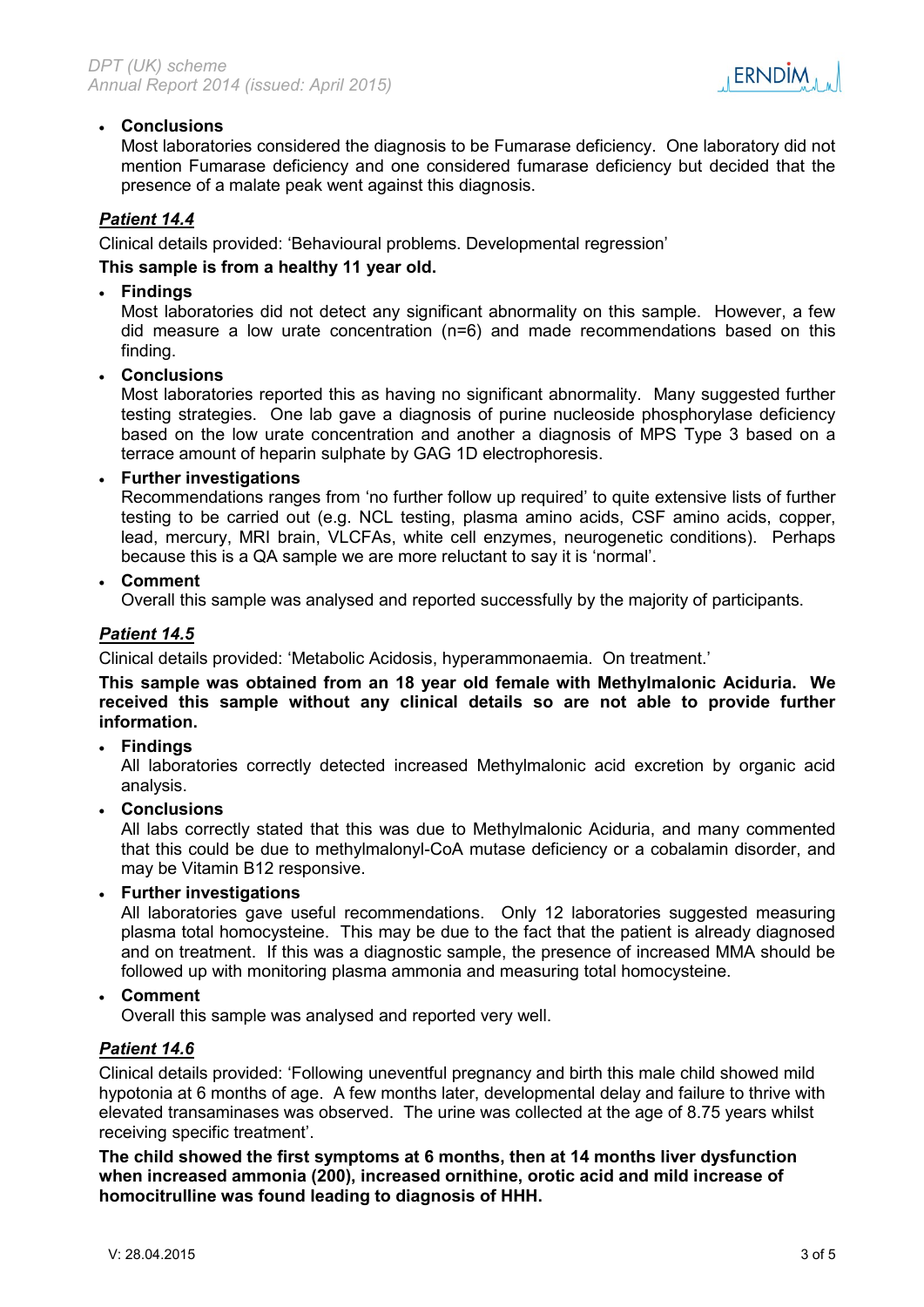

**This sample came from a patient with Hyperammonaemia, hyperornithinaemia, homocitrullinuria (HHH) syndrome. Mutation in exon 2 of SLC25A15 found – c.208\_209delGCinsTT. Treatment is with low protein diet and citrulline. Sample provided by Brian Fowler.** 

#### **This was the common sample sent to all the DPT scheme participants.**

#### **Findings**

Only a few laboratories detected homocitrulline in this sample.

**Conclusions**

All laboratories gave a diagnosis of a urea cycle disorder (1 mark) with only a few giving the diagnosis of HHH syndrome (2 marks).

**Further investigations**

Most laboratories gave helpful recommendations including analysis of plasma ammonia and amino acids. Some commented that diagnosis of a urea cycle disorder requires plasma amino acids and cannot be diagnosed on urine alone.

**Comment**

This sample was not performed particularly well, with only 4 laboratories scoring the full 4 marks. Many commented that it is difficult to provide a definitive diagnosis as patient is on treatment.

## **6. Scoring of results**

ERNDIM are being encouraged by the European Society of Human Genetics to harmonise scheme performance assessments with the other European genetic laboratory EQA providers. ERNDIM has defined criteria for critical error (i.e. an error that would be unacceptable to the majority of labs and would have a serious adverse effect on patient management), which has been implemented for DPT 2014 evaluation. The summary of scoring criteria is given below:

| A |                            | Correct results of the appropriate tests                                                          |   |  |
|---|----------------------------|---------------------------------------------------------------------------------------------------|---|--|
|   | Analytical performance     | Partially correct or non-standard methods                                                         |   |  |
|   |                            | Unsatisfactory or misleading (in some<br>instances will be evaluated also as a critical<br>error) | 0 |  |
|   |                            | Good (diagnosis was established and<br>appropriate further tests were<br>recommended)             | 2 |  |
|   | Interpretative proficiency | Helpful but incomplete                                                                            |   |  |
|   |                            | Misleading/wrong diagnosis (will be most<br>likely evaluated also as a critical error)            | 0 |  |

The total score is calculated as a sum of these two criteria. The maximum score that can be achieved is 4 points per sample. As sample 14.2 has been classed as an Educational sample, the maximum score for the 1<sup>st</sup> survey is 8 points and for the 2<sup>nd</sup> survey is12 points giving a maximum total of 20 points in 2014.

Scores assigned by the Scientific Advisor and agreed at the Annual Meeting have been reviewed by an independent advisor from another DPT Centre and the scoring was finalized after any possible discrepancies had been resolved at the March 2015 ERNDIM Scientific Advisory Board meeting.

Following the SAB meeting in Prague in March 2015 it was decided that any laboratory failing to identify an increased concentration of orotic acid in sample 14.6 would receive a critical error for this sample. As sample 14.6 was the common sample sent to all participants of the DPT scheme, this ruling applies to all laboratories in the scheme. For DPT UK this critical error applies to 4 participating laboratories.